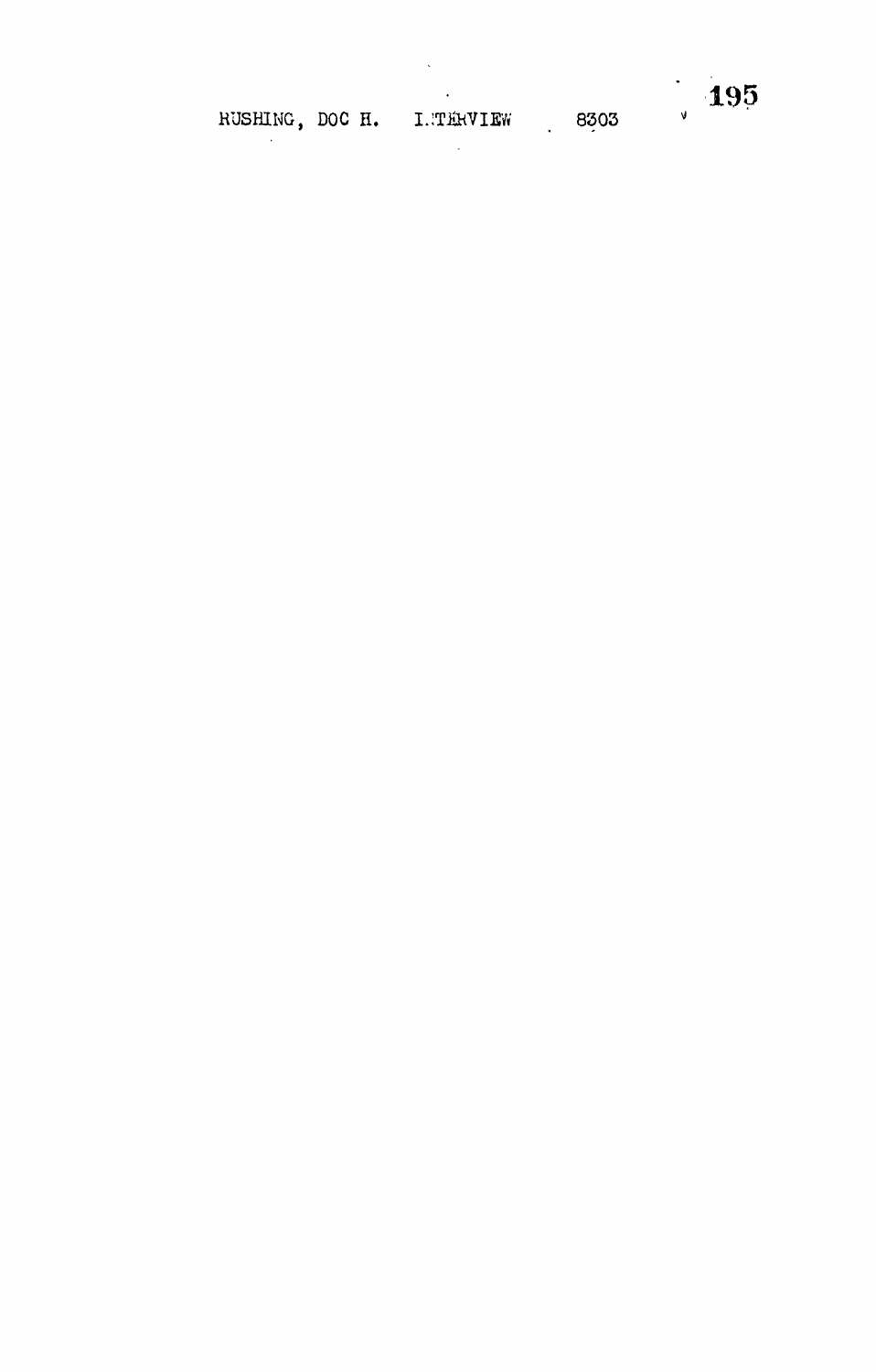|                             | RUSHING, DOC H.                                   | <b>INTERVIEW.</b> | #8303.                                     |  |
|-----------------------------|---------------------------------------------------|-------------------|--------------------------------------------|--|
|                             | Field Worker's name                               | Selfridge, Jennie |                                            |  |
|                             | This report made on (date) August: 24, 1937       |                   |                                            |  |
|                             |                                                   |                   |                                            |  |
| I.                          | $\n  n$ am $\sim$<br>Doc-H. Rushing,              |                   |                                            |  |
| 2.                          | Post office Address Route 2. Madill, Oklahoma.    |                   |                                            |  |
| $\mathbb{R}_{+}$            | Residence address. (or location) Near Linn School |                   |                                            |  |
| 1.                          | DATE AN MERCHI I uthJune                          |                   | $Day \quad 6 \quad \text{Year} \quad 1866$ |  |
| $\mathbf{5.}$               | Fluce fourth _____ Alabama                        |                   |                                            |  |
|                             |                                                   |                   |                                            |  |
| $\mathcal{L}_{\mathcal{D}}$ | Fame of Father Alva Rushing                       |                   | Place of birtiAlabama.                     |  |
|                             | Other information des doffice                     |                   |                                            |  |
| 7.                          | Name of 'ther                                     |                   |                                            |  |
|                             | Other information about nother                    |                   |                                            |  |
|                             |                                                   |                   | ٥                                          |  |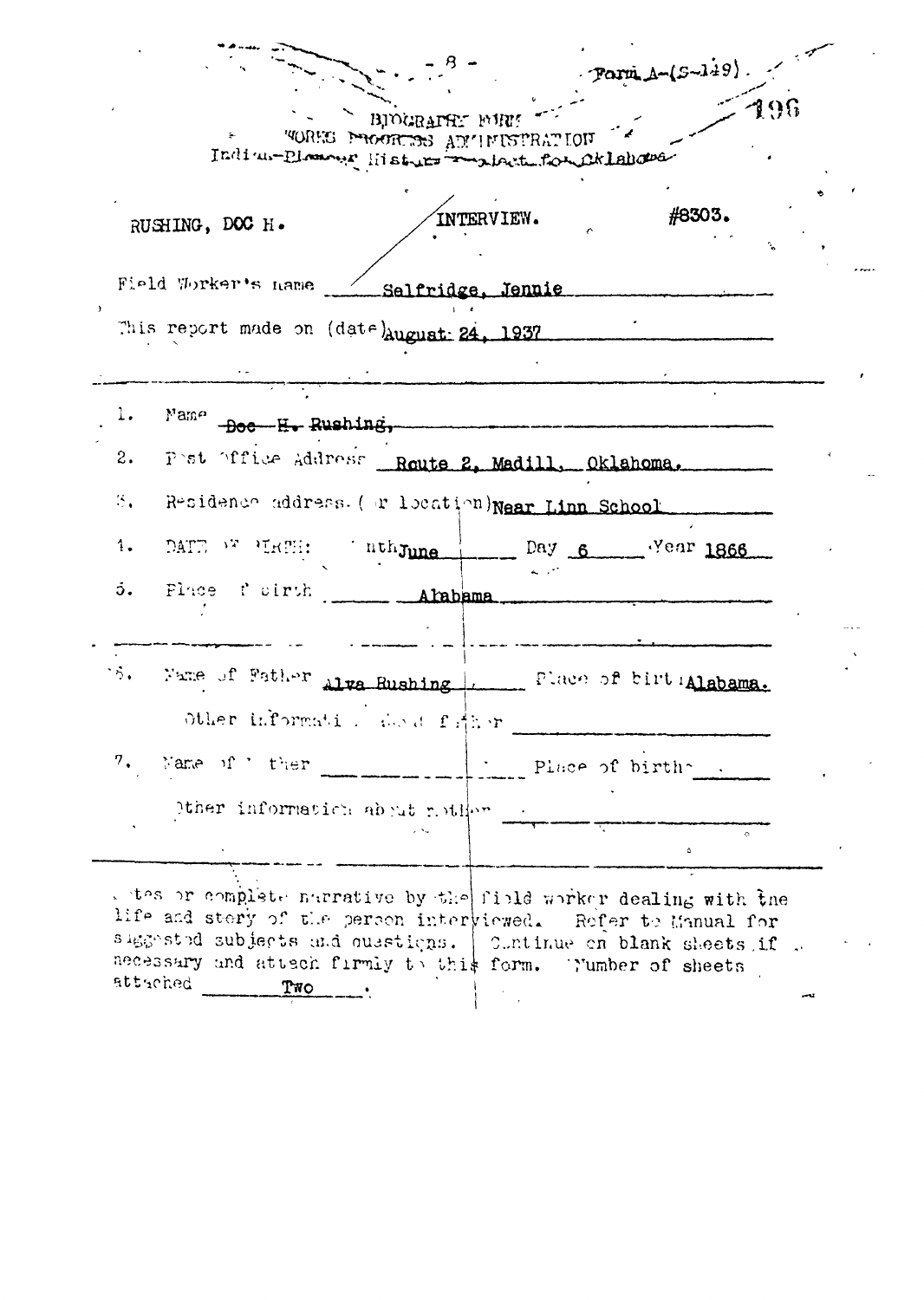RUSHING, DOC H. INTERVIEW. ' #8303:

 $\widetilde{\mathcal{F}}$  .

10'2

Jennie Selfridge, Interviewer. August 24, 1937.-

..Lee Ranch group is a strong strong creek.<br>Lee Ranch group is a strong strong strong strong strong strong strong strong strong strong strong strong stron

Interview with Doc EL. Rushing, Route 2, Madill, Oklahoma.

I came to the Linn Community in 1888 after having spent about two months in Texas on my way out from alabama. The post office had been established about on# year when I came. The town was named from three brothers who operated a lease here. They were Sim, George and Matt Linn. A man named Walker put in the first store and operated the first post office.

The old "44" Banch> had been established four miles west of Linn, although it was broken up when I came here. There were still a few of the cattle with the "44" brand i scattered about over the country. Another ranch was the scattered about over the country. Another ranch was the

Joe Moore's ferry was a lively place about that time.  $\mathcal{A}=\mathcal{A}$  is the ferry was a lively place about that time. The time  $\mathcal{A}=\mathcal{A}$ This ferry was sometimes spoken of as the Linn ferry, and This ferry was sometimes spoken of as the Linn ferry, and  $\Delta$  the Linn ferry, and  $\Delta$ always did a good business. Joe Moore died a year or two always did a good business. Joe Moore did a good business. Joe Moore did a.  $\mathcal{A}$ after I came into the community and others took over the after I can expect into the community and others took over the community and others the community and others the community and others the community and others the community and others the community and others the communit operation of the ferry. A few years later Jess Stockton.

operation of the ferry. A few years later  $\mathcal{A}$  few years later  $\mathcal{A}$  few years  $\mathcal{A}$